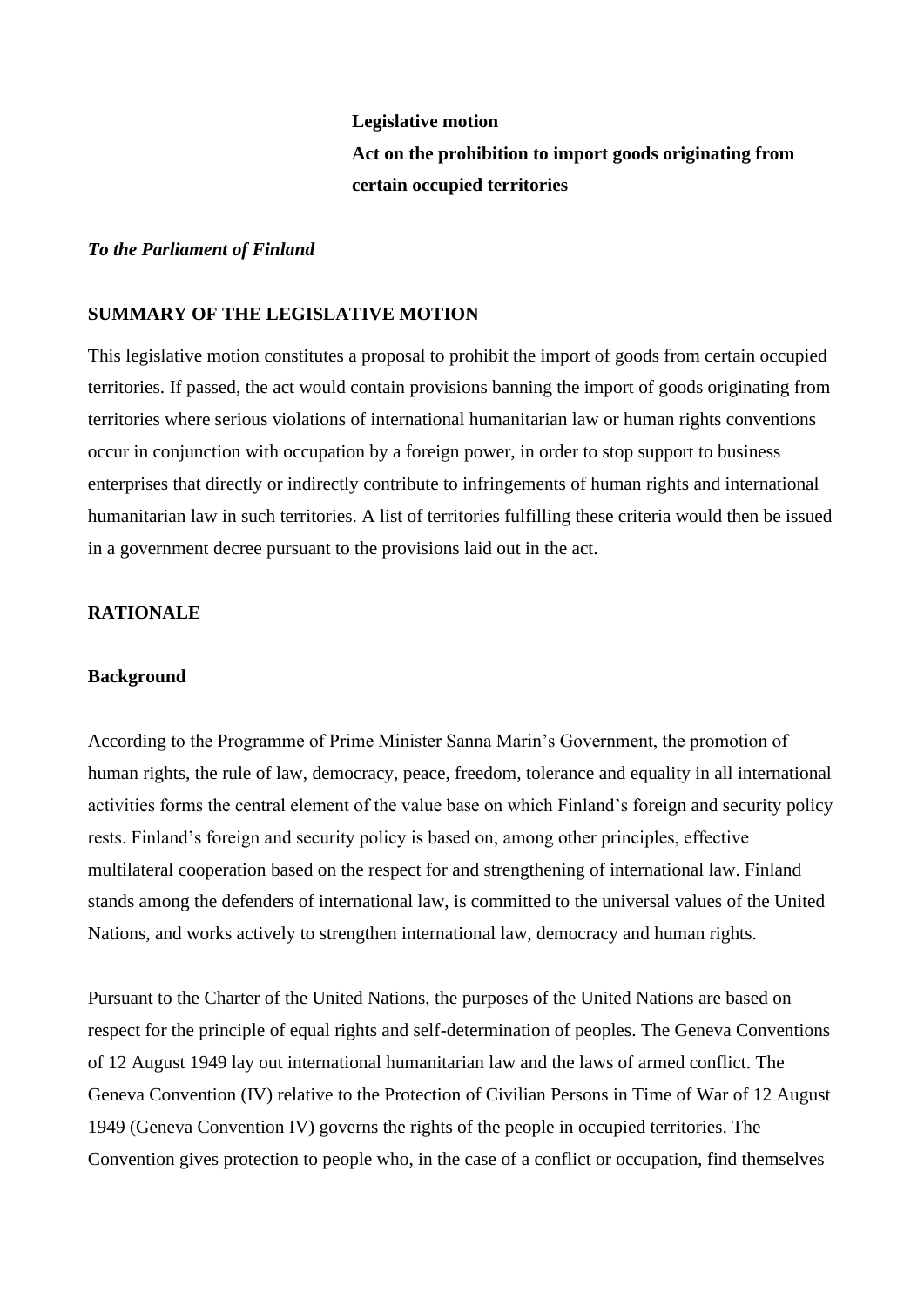in the hands of a party to the conflict or an occupying power from another country of which they are not nationals. Furthermore, paragraph 6 of the Convention's Article 49 states that "the occupying power shall not deport or transfer parts of its own civilian population into the territory it occupies". Pursuant to Article 1 of the International Covenant on Civil and Political Rights, "all peoples have the right of self-determination". According to this Article, the states that are parties to the Covenant commit to promoting the realisation of the right of self-determination and must respect that right in keeping with the provisions of the Charter of the United Nations.

There are constantly several conflicts going on globally, some even decades long. In many of them, a state occupies the territory of another state or infringes on the self-determination rights of the people in the territory through occupation while lacking recognition of sovereignty by the international community. In the most blatant cases, the homes of the original residents in such territories are demolished or the people forcibly removed or deported from the occupied territories to make way for illegal settlements by the occupying state, which infringes on international law, the approval of the international community and the self-determination rights of the people in the area. The people in the occupied territories may also be subjected to many other forms of human rights infringements, and the occupying state typically denies the original people of the territory the same basic human rights as it grants its own nationals. In such territories, the negative impact of business enterprises on human rights is intensified when business enterprises either directly or indirectly contribute to the oppression of people and occupation of the territory in conjunction with systematic violations of international law.

As the International Court of Justice states, all States are under an obligation not to recognize the illegal situation such as territorial annexation or transfer of population to the occupied territory (I.C.J. Reports 2004, p. 136, paragraph 159). By their commitment to the Geneva Conventions on humanitarian law, the goals and purposes of the United Nations, and fundamental international human rights conventions, states are duty bound to prevent business enterprises that contribute to the economies of occupying states from causing or aggravating the infringements of human rights in the occupied territories in order to uphold their commitments.

#### **Objectives**

The objective of the proposed act is to promote the respect of international law and the core values of the United Nations, including respect for the self-determination rights of the peoples in line with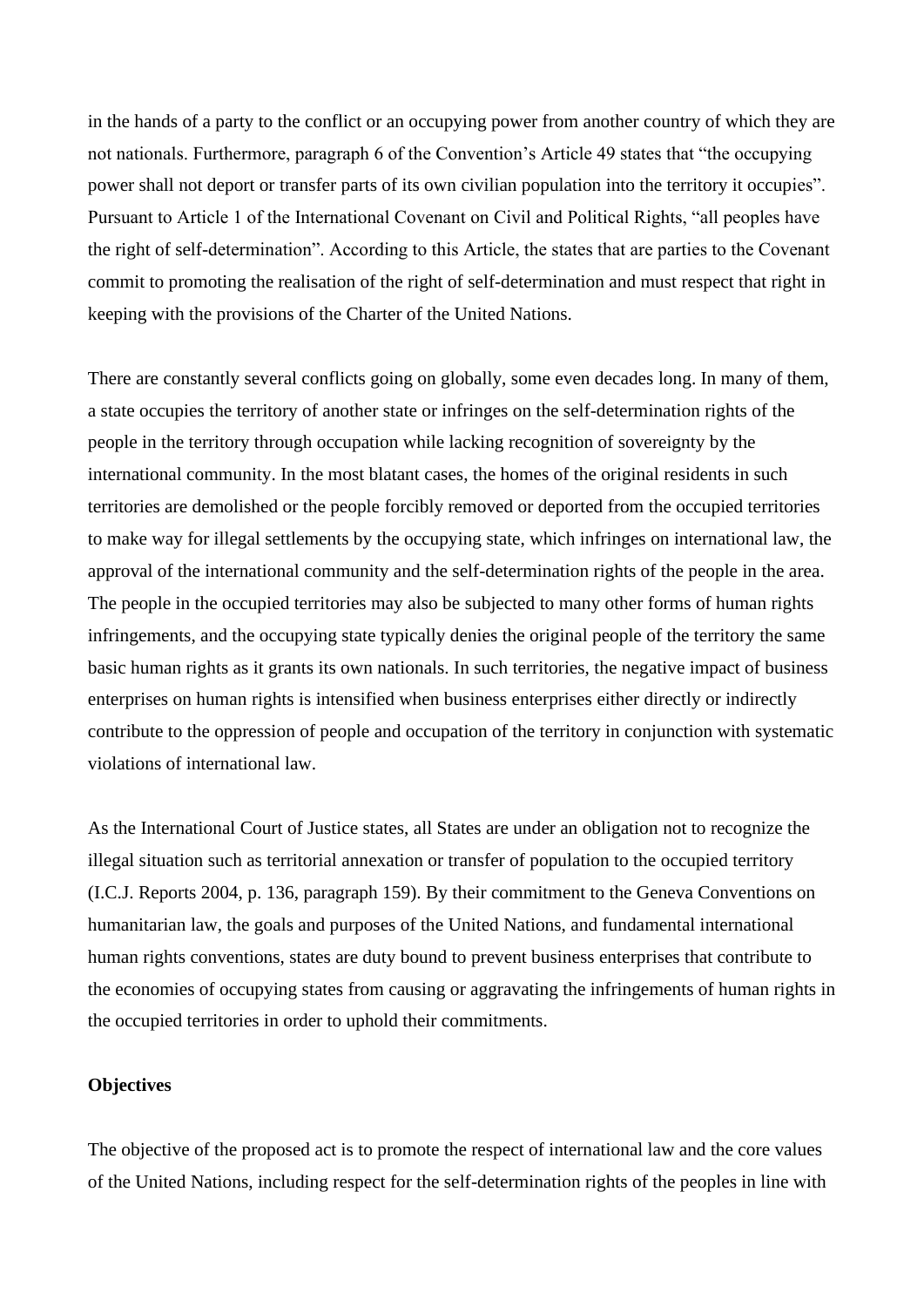the Government Programme and Finland's international commitments. Other objectives of the Act would be to prevent support being given to business enterprises that either directly or indirectly contribute to violations of human rights and international humanitarian law and to promote the resolution of conflicts in a manner that respects international law and the self-determination rights of peoples. Explicit import bans with a solid legal base also help companies and consumers make responsible choices.

### **Key proposals**

The proposed act would prohibit the import of goods from territories that have been occupied in a manner laid out in Geneva Convention IV, under which the sovereignty of the occupying state is not recognised, and the occupying state has, in contravention of Article 49 of the Convention, deported or transferred civilians or where the occupying state is otherwise guilty of serious infringements of this Convention or other human rights conventions. The proposed act would not include a list of territories that fulfil these criteria: they would instead be listed in a government decree pursuant to the provisions laid down in the act.

Supervision of the import prohibition would fall under the remit of Customs, and violation of the ban would be punishable according to the regulations in the Criminal Code regarding smuggling, petty smuggling, unlawful dealing in imported goods and petty unlawful dealing in imported goods.

#### **Rationale by sections**

**Section 1**: Purpose of the Act. This section refers to the respect for the self-determination rights of peoples laid out in the Charter of the United Nations, conformity with Geneva Convention IV, and prevention of support to business enterprises contributing to infringements of international humanitarian law and human rights. In keeping with these purposes, the proposed law would include provisions prohibiting the import of goods originating from territories that are governed by occupying states as defined in international law, and where, under such occupation, this Convention is breached or the rights protected by international human rights conventions are violated on a large scale.

Under Article 1 of the United Nations Covenant on Civil and Political Rights, all peoples have the right of self-determination. The Article states that all the States Parties to the Covenant shall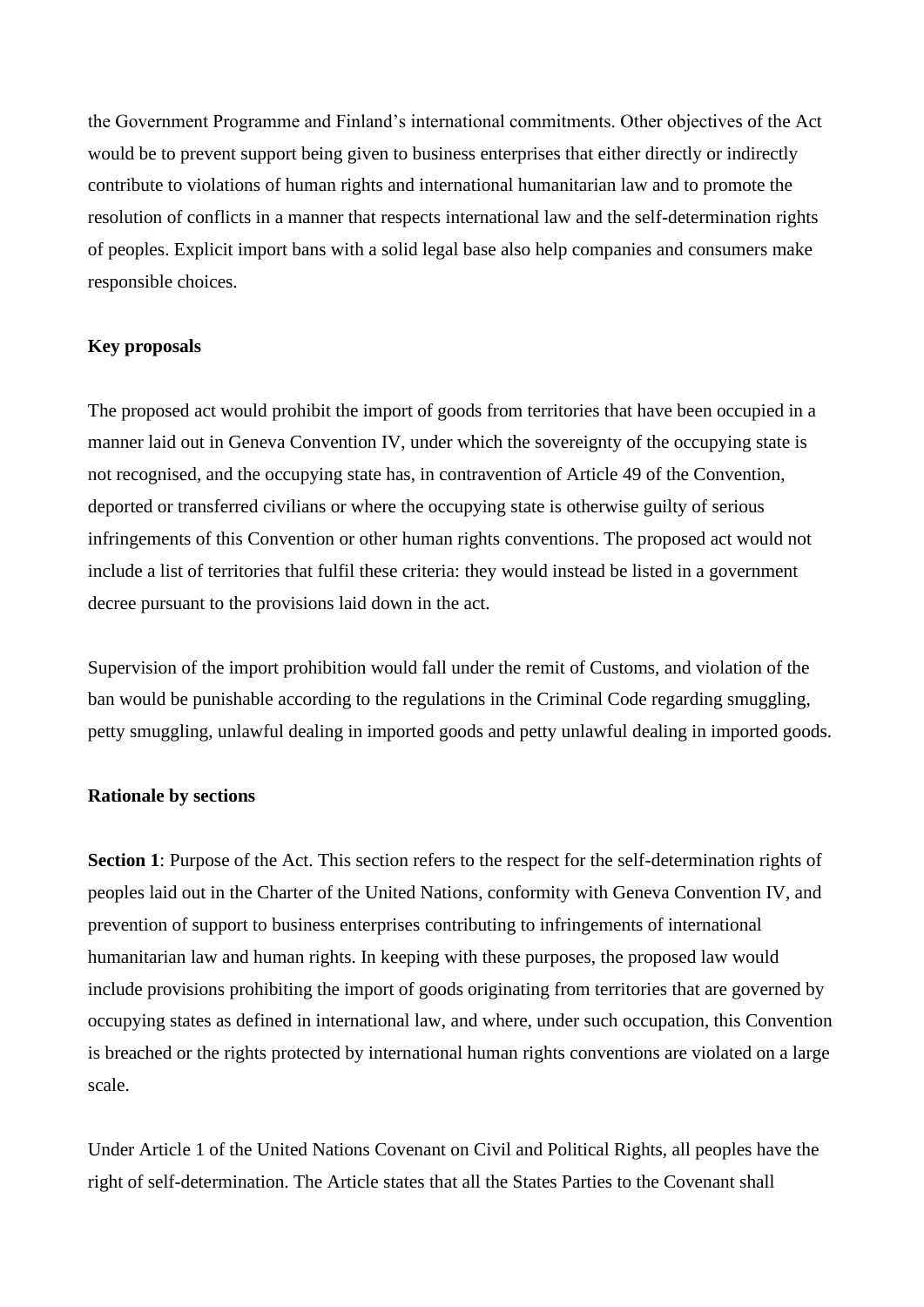promote the realization of the right of self-determination, and shall respect that right, in conformity with the provisions of the Charter of the United Nations.

Having committed to the Geneva Conventions on humanitarian law, the goals and principles of the United Nations, and other essential international human rights conventions, states are, in conformity with such commitments, duty bound to prevent business enterprises that contribute to the economies of occupying states who violate international law from causing or aggravating human rights infringements in the occupied territories.

**Section 2**: Scope. The proposed act would apply to imports from territories that are occupied in a manner defined in Geneva Convention IV and where the sovereignty of the occupying state has not been recognised. Furthermore, the scope would be linked to the transfer of civilian population to the territory as prohibited in the Convention or other serious violations of the Convention or human rights in connection with occupation.

For example, a situation where the proposed act may be applicable is the occupation imposed by the state of Israel and the establishment of Israeli settlements in Palestinian territories, which are regarded as illegal under international law. In the Interpretative Notice on indication of origin of goods from the territories occupied by Israel published in 2015 (OJEU 2015, C 375, p. 4), the European Commission states that "[t]he European Union, in line with international law, does not recognise Israel's sovereignty over the territories occupied by Israel since June 1967, namely the Golan Heights, the Gaza Strip and the West Bank, including East Jerusalem, and does not consider them to be part of Israel's territory."

The Court of Justice of the European Union, in its judgment issued on 12 November 2019 (C-363/18), stated that foodstuffs originating from the territories occupied by the state of Israel must include a clear indication of their provenance as settlement products. If such foodstuffs originate from single location or a collective of locations that forms an Israeli settlement within the territory, they must include a mention of the specific location they originate from.

The Court emphasised in its resolution that "the settlements established in some of the territories occupied by the State of Israel are characterised by the fact that they give concrete expression to a policy of population transfer conducted by that State outside its territory, in violation of the rules of general international humanitarian law, as codified in the sixth paragraph of Article 49 of the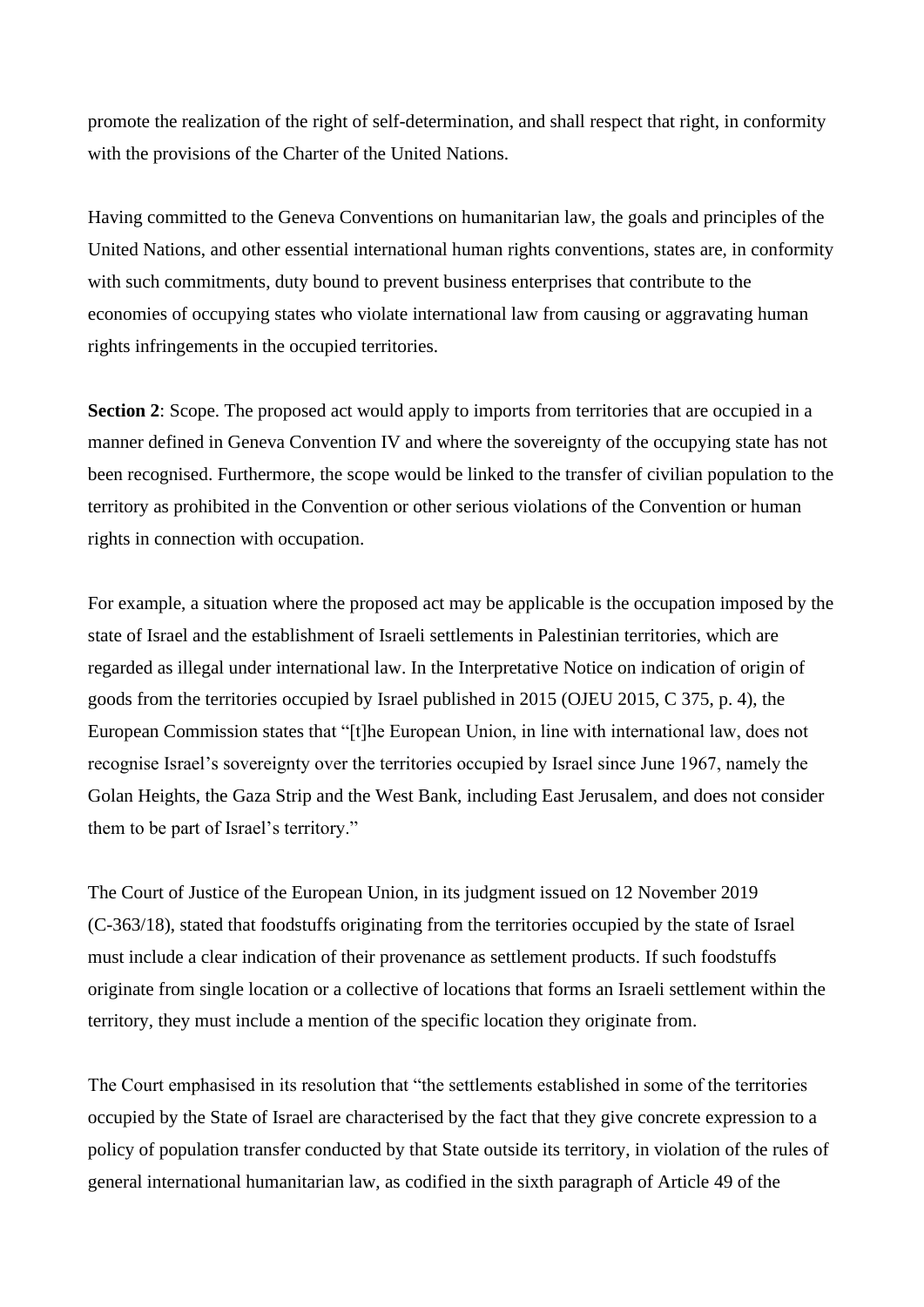Convention relative to the Protection of Civilian Persons in Time of War, signed in Geneva on 12 August 1949 (United Nations Treaty Series, vol. 75, No 973, p. 287)."

The International Court of Justice in the Hague was established through the Treaty on the United Nations and supervises international law. The International Court of Justice issued an advisory opinion on 9 July 2004 on the Legal Consequences of the Construction of a Wall in the Occupied Palestinian Territory, noting that in founding settlements in the occupied Palestinian territories, Israel has violated the said regulation of the Geneva Convention (IV) of 1949 (I.C.J. Reports 2004, p. 136, paragraph 120). The United Nations Security Council has also repeatedly condemned this policy, as has the European Union.

In the matter concerning the information on provenance of foodstuffs required on packaging, the European Union Court of Justice discussed first and foremost foodstuffs that originate from the West Bank, including Eastern Jerusalem and the Golan Heights, occupied by Israel since 1967. The Court of Justice states: "Under the rules of international humanitarian law, these territories are subject to a limited jurisdiction of the State of Israel, as an occupying power, while each has its own international status distinct from that of that State. The West Bank is a territory whose people, namely the Palestinian people, enjoy the right to self-determination, as noted by the International Court of Justice in its Advisory Opinion of 9 July 2004, Legal Consequences of the Construction of a Wall in the Occupied Palestinian Territory (I.C.J. Reports 2004, p. 136, paragraphs 118 and 149). The Golan Heights form part of the territory of a State other than the State of Israel, namely the Syrian Arab Republic."

Another example are vegetables imported into Finland that are produced in the Western Saharan territory occupied by Morocco. In the European Union, however, the information given so far on provenance of the vegetables originating from Western Sahara has been that the provenance is Morocco. The status of the Western Saharan territory has been under dispute for decades. The International Court of Justice stated in its advisory opinion issued as early as in 1975 that Morocco does not have legal ties to the Western Sahara territory and that the peoples in the territory have the right of self-determination (I.C.J. Reports 1975, p. 12, paragraph 162). The United Nations Security Council has spoken in defence of the self-determination right of the peoples in the region in several of its resolutions. The precondition of the peace pact between Morocco and Western Saharan liberation front Polisario in 1991 was that a referendum would be organised for the Western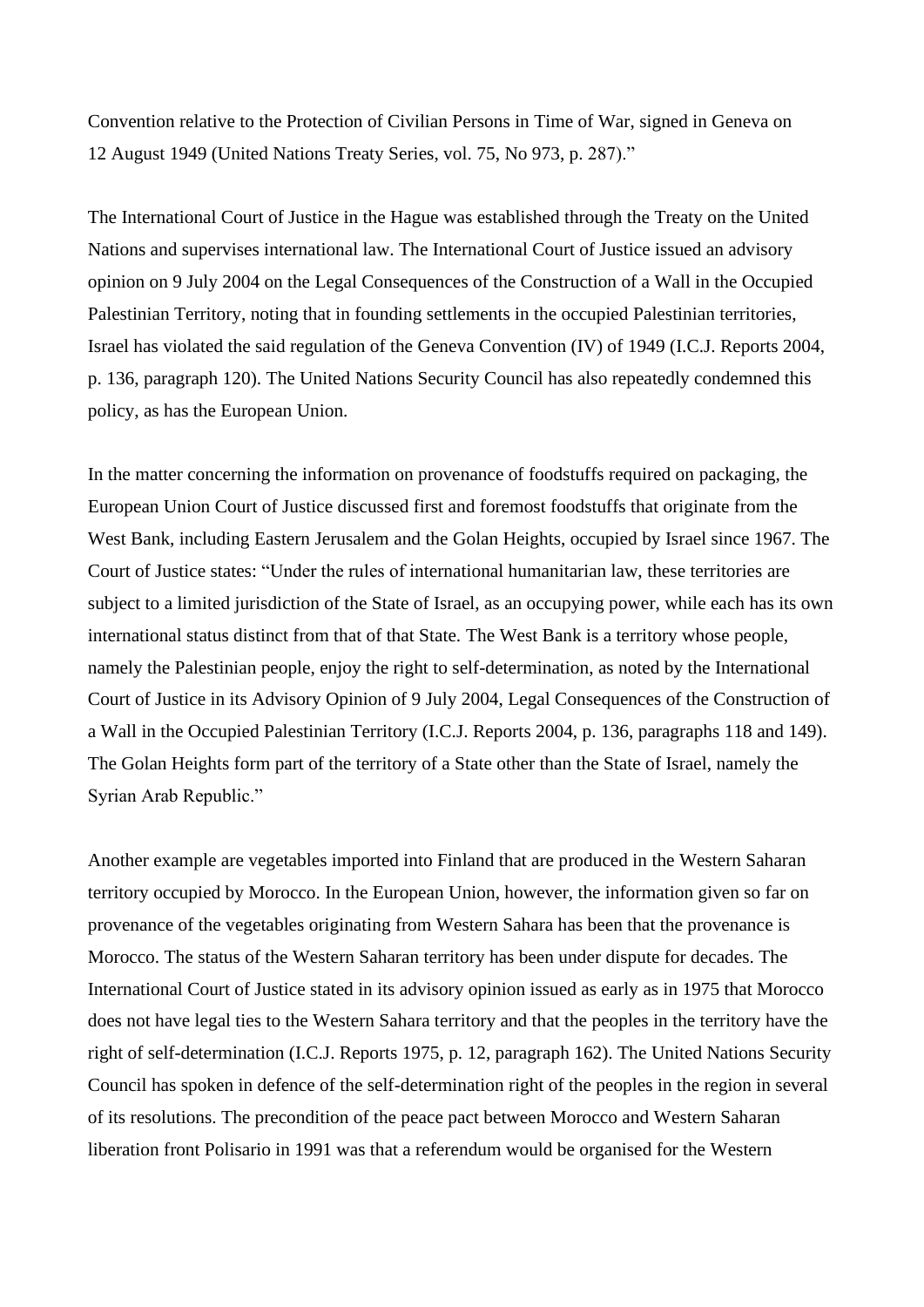Saharan population to decide on their own future. No such referendum has, however, been organised to date.

The import of goods originating from Crimea or Sevastopol, both illegally occupied by Russia, into the European Union is banned by Council Regulation (EU) No 692/2014 of 23 June 2014.

Other territories whose international status is under dispute but are widely accepted as being occupied include Abkhazia, South Ossetia, Badme, Northern Cyprus and part of Northern Syria. The situation of each of these territories is unique, the problems of international law related to each occupation vary, and the occupations do not necessarily include forcible transfer of civilian populations.

The proposed act would be applied to goods produced by entities who operate in the occupied territory that falls under the scope of the act and who operate on behalf of or are facilitated by the occupying state. However, the proposed act would not be applicable to goods produced by entities protected by the Geneva Convention who operate under the occupying state and who are not nationals of the occupying state. The act would counteract the violations of international law by the occupying state and business enterprises that contribute to these violations. The proposed act would not limit the rights of the original peoples of the territory whose right of self-determination has been infringed upon by the occupying state and who are not nationals of the occupying state. Therefore, the proposed act would not apply to the typically small-scale production by current or previous people of the occupied territory.

Business enterprises operating in the territories that are regarded as being under dispute under international law typically operate under the occupying state or are enabled by it, and they mostly benefit the occupying state and the occupation by that state. For instance, according to the nongovernmental organisation Finnwatch, which studies the global impacts of business, there are hundreds of businesses of different sizes operating in the illegal Israeli settlements. Doing business in the settlements is profitable because land leases are cheap and Israel grants various incentives (for example, tax breaks) to businesses operating in the settlements. Business enterprises have also benefited from poor supervision of environmental and labour legislation. Taxes paid by the business enterprises operating in the settlements are used to develop the infrastructure of the settlements. As a result, business enterprises feed the growth of the settlements and thus make it more difficult to resolve the conflict between Israel and Palestine (Finnwatch 2012). According to the human rights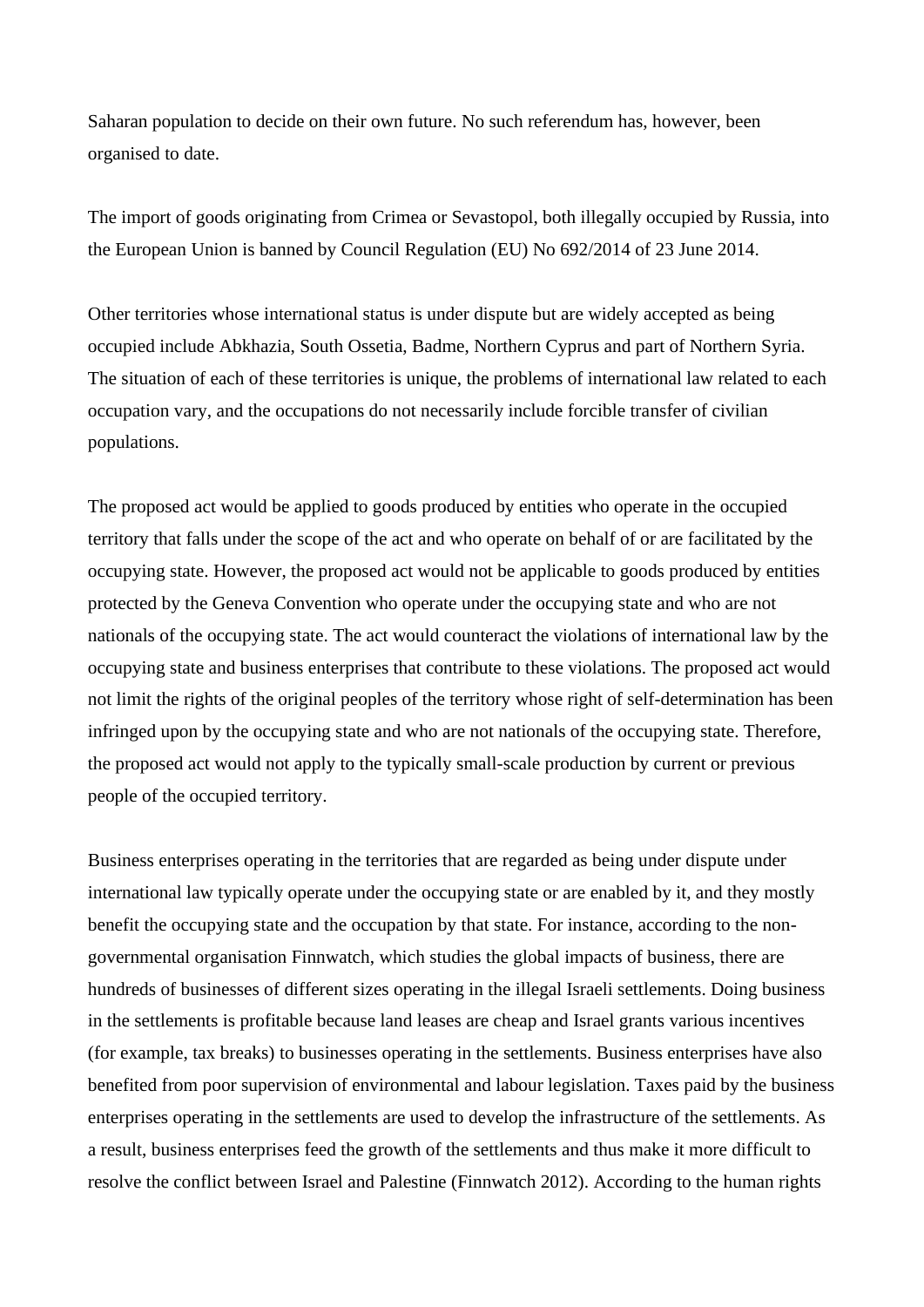organisation Amnesty International, exports from the settlements support the infringements of international law and should be prohibited. The human rights organisation Human Rights Watch maintains that all business activity in the settlements supports the violation of human rights.

**Section 3**: Definition of provenance. The phrase "goods that originate from a certain territory" used in the legislative motion refers to foodstuffs and goods produced entirely in the territory. The provisions of this section correspond with the definition laid out in Article 60 of the EU's customs code (Regulation (EU) No 952/2013 of the European Parliament and of the Council of 9 October 2013 laying down the Union Customs Code): Goods that were produced in more than one country or territory are deemed to originate in the country or territory where they underwent their last, substantial, economically justified processing or working, in an undertaking equipped for that purpose, resulting in the manufacture of a new product or representing an important stage of manufacture.

**Section 4**: Prohibition of import of goods. The provisions of this section would prohibit the import of goods produced in a territory that is occupied in violation of international law.

**Section 5**: Further provisions on scope of application. This section specifies that the territories to which the import prohibition would be applied would be defined more specifically in a government decree.

The provisions of this section lay down the basis for this definition so that the evaluation of violation of international law relating to the occupation can be based on the guidelines issued by the International Court of Justice, the International Criminal Court or another international court of justice or based on another interpretation founded on sufficient and reliable evidence. The other evidence mentioned in the section would refer to, for example, widely accepted and established international interpretations; reports and opinions of international organisations; research data; opinions of the European Commission, the European Union Court of Justice or other European Union institutions; and policies and guidelines issued by other monitoring bodies of international treaties. Some possible situations in which the act would be applicable have been discussed above.

A list of specific business enterprises producing goods in these occupied territories may be listed in the government decree. For example, according to Finnwatch, in 2012 more than 30 business enterprises operating in Finland had various connections to the illegal Israeli settlements. Many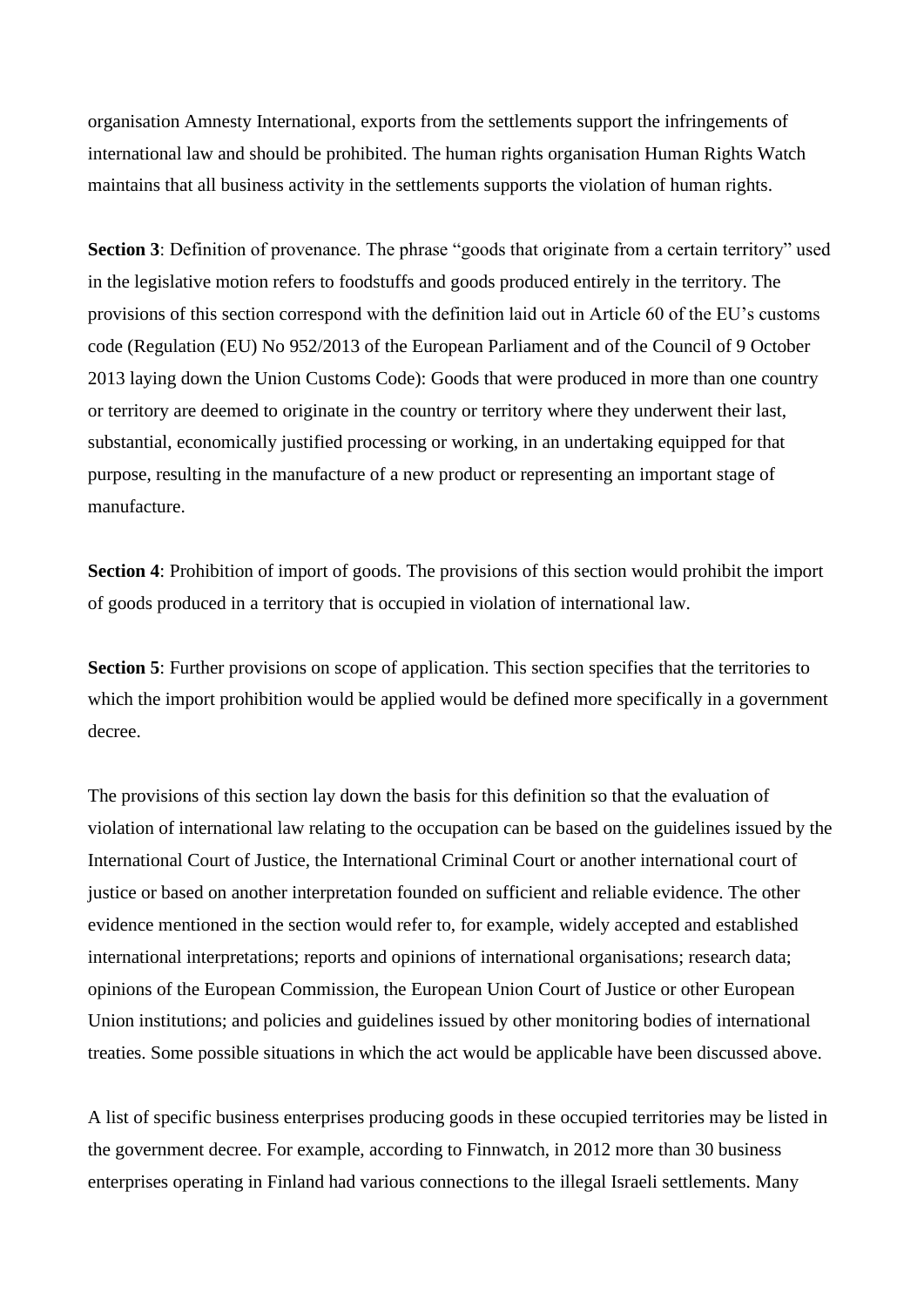business enterprises have imported settlement goods, sold goods or services used for equipping the settlements, or invested in or otherwise collaborated with business enterprises operating in the settlements. Goods produced in the illegal Israeli settlements have been widely sold in Finland, with provenance markings incorrectly indicating them as originating from Israel, at least prior to the current guidelines by the European Commission and the European Union Court of Justice (Finnwatch 2012).

In her report issued in February 2020 (A/HRC/43/71, 12 February 2020), the United Nations High Commissioner for Human Rights identified a total of 112 business enterprises operating in the illegal Israeli settlements and thus providing economic support to the settlements.

More detailed provisions concerning the scope of application of the import ban and its enforcement may be issued in a government decree.

**Section 6**: Supervision. The section states the remit of Finnish Customs in supervising compliance with the import prohibition laid out in the act and government decree as specified in the Customs Act (304/2016).

**Section 7**: Reference to the Criminal Code. The section contains references to the regulations in the Criminal Code on smuggling, petty smuggling, unlawful dealing in imported goods and petty unlawful dealing in imported goods.

> Based on the aforementioned, we propose *that the Parliament passes the following legislative motion:*

# **Act**

# **On the prohibition of importing goods originating from certain occupied territories**

By decision of Parliament, the following is enacted:

Section 1 *Purpose of the Act*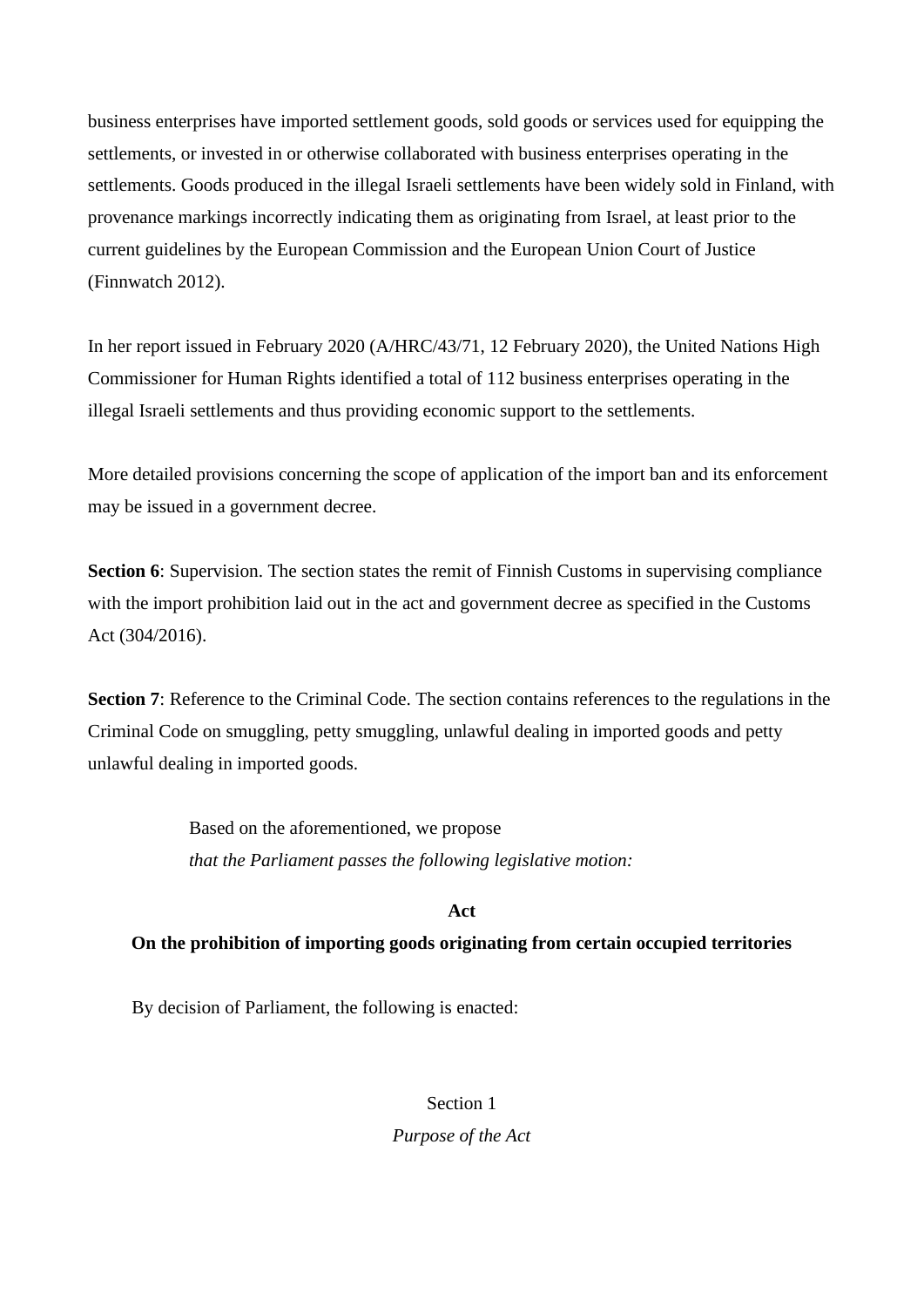By virtue of the principle of self-determination rights of peoples recognised in the Charter of the United Nations and the Geneva Convention (IV) relative to the Protection of Civilian Persons in Time of War of 12 August 1949 and in the interest of preventing support of business enterprises that directly or indirectly contribute to violations of human rights and international humanitarian law, this Act lays down provisions banning the import of goods originating from territories which, under international law, do not belong to the territory of the occupying state and whose occupation violates the Convention or international human rights conventions.

#### Section 2

#### *Scope*

This Act is applicable to imports of goods from territories that have been occupied in a manner specified in the Geneva Convention (IV) relative to the Protection of Civilian Persons in Time of War of 12 August 1949, where the sovereignty of the occupying state has not been recognised and where the occupying state has, in violation of Article 49 of the Convention, transferred its civilian population or where the occupying state in another manner is guilty or has been guilty of serious violations of the Convention or international human rights conventions.

This Act is applicable to goods produced by entities who operate in the occupied territory on behalf of or who are facilitated by the occupying state. The Act is not applicable to goods produced by a person who is protected under paragraph 1 of Article 4 of the Convention, or who is, in other words, under the power of the occupying state or party to the dispute without being a national of said state or party.

#### Section 3

# *Definition of the provenance of goods*

Goods originating from a certain territory are considered to be foodstuffs and goods produced entirely in that territory. Goods whose production takes place in more than one state or territory are deemed to originate in the country or territory where they underwent their last, substantial, economically justified processing or working, in an undertaking equipped for that purpose, resulting in the manufacture of a new product or representing an important stage of manufacture.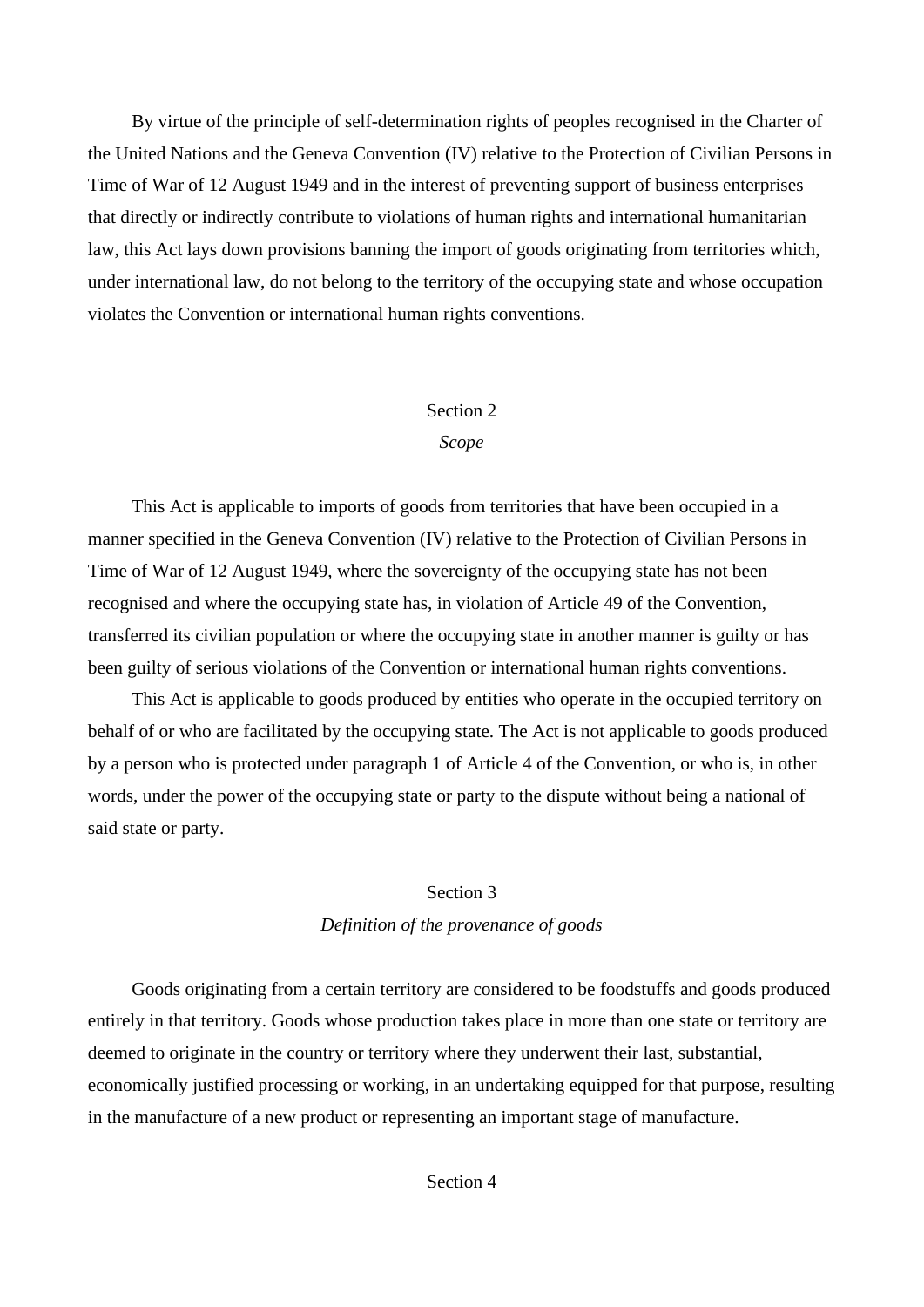#### *Prohibition to import*

It is prohibited to import goods that are produced in a territory as defined in section 2, paragraph 1 of this Act and that fall under the scope of the section 2, paragraph 2 of this Act.

# Section 5

## *Further provisions on the scope of application*

The territories to which the prohibition to import goods under this Act applies will be specified in a government decree. The government decree may list companies that produce goods in the territories in question.

The evaluation of whether a violation of international law as referred to in this Act has occurred or is occurring can be based on the policies and guidelines issued by the International Court of Justice, International Criminal Court or another international court of justice or on another interpretation that is founded on sufficient and reliable evidence.

More detailed provisions on the scope and application of the import prohibition may be specified by government decree.

# Section 6

#### *Supervision*

Compliance with the Act is supervised by the Finnish Customs as laid out in the Customs Act (304/2016).

# Section 7

### *Reference to Criminal Code*

The penalties for smuggling and petty smuggling are laid out in chapter 46, sections 4 and 5 of the Criminal Code (39/1889), and the penalties for unlawful dealing in imported goods and petty unlawful dealing in imported goods are specified in sections 6 and 6a of the same chapter.

> Section 8 *Entry into force*